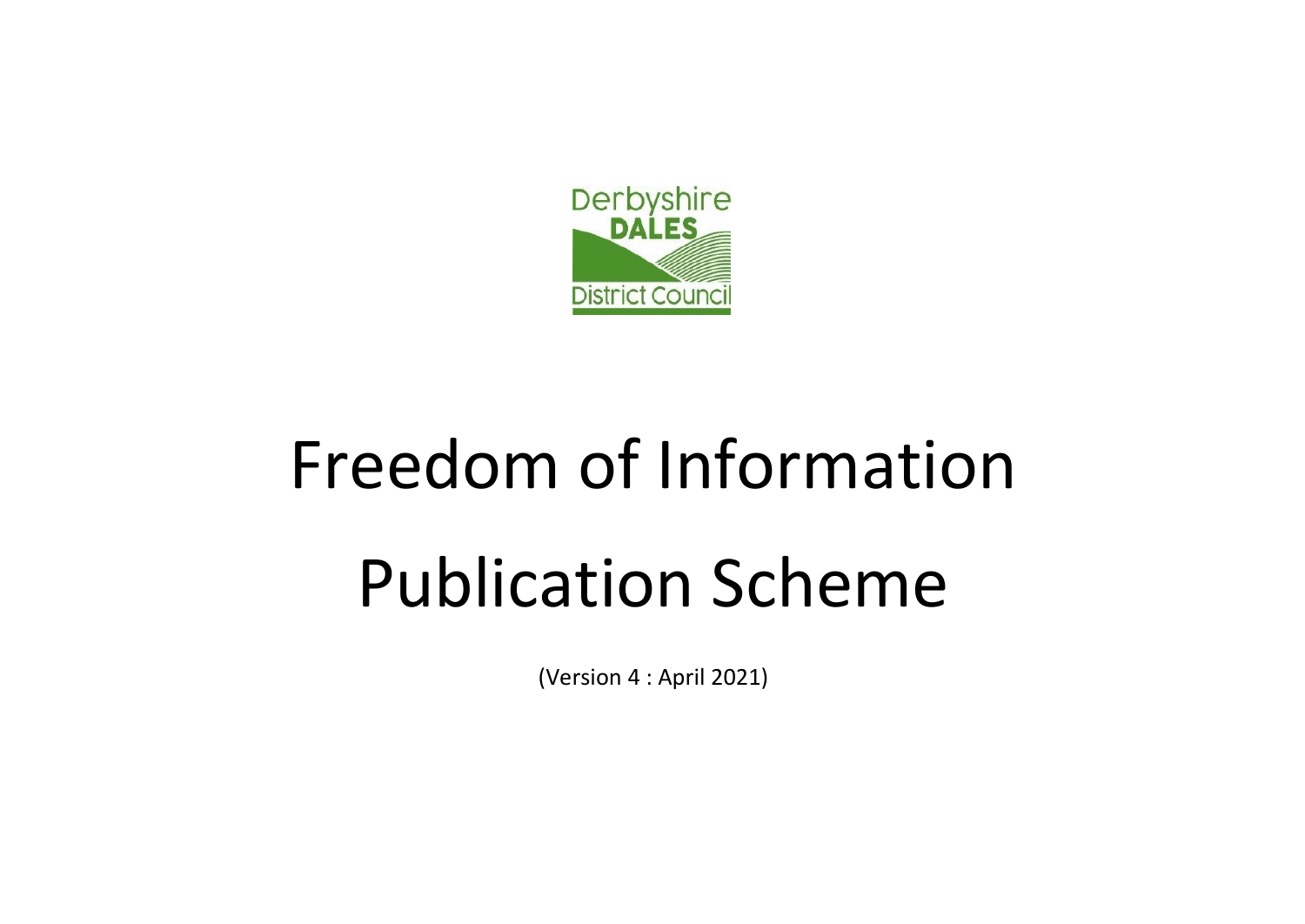#### **What is a Publication Scheme?**

The purpose of the publication scheme is to provide a guide to the information the Council publishes or intends to publish in the future.

Derbyshire Dales District Council is required under the Freedom of Information Act 2000 to maintain a publication scheme and this scheme has been produced following the updated guidance provided by the Information Commissioner, and follows the approved standard.

In order to help you find the information you require the scheme is separated in to 7 broad headings these being:

- 1. Who we are and what we do.
- 2. What we spend and how we spend it.
- 3. What our priorities are and how we are doing
- 4. How we make decisions
- 5. Our Policies and Procedures
- 6. Lists and Registers
- 7. Services Provided by the Council

Wherever possible the information will be made available on the Council's website, and you can search for it via [www.derbyshiredales.gov.uk however, p](http://www.derbyshiredales.gov.ukhowever/)roviding information electronically is not always possible and where this is the case you should request the information by either emailing [foi@derbyshiredales.gov.uk](mailto:foi@derbyshiredales.gov.uk) or writing to The FOI Officer, Derbyshire Dales District Council, Town Hall, Matlock. DE4 3NN

#### **The classes of information will not generally include:**

- $\diamond$  Information, the disclosure of which is prevented by law, or exempt under the Freedom of Information Act, or is otherwise properly considered to be protected from disclosure.
- $\Diamond$  Information in draft form.
- $\Diamond$  Information that is no longer readily available as it is contained in files that have been placed in archive storage, or is difficult to access for similar reasons.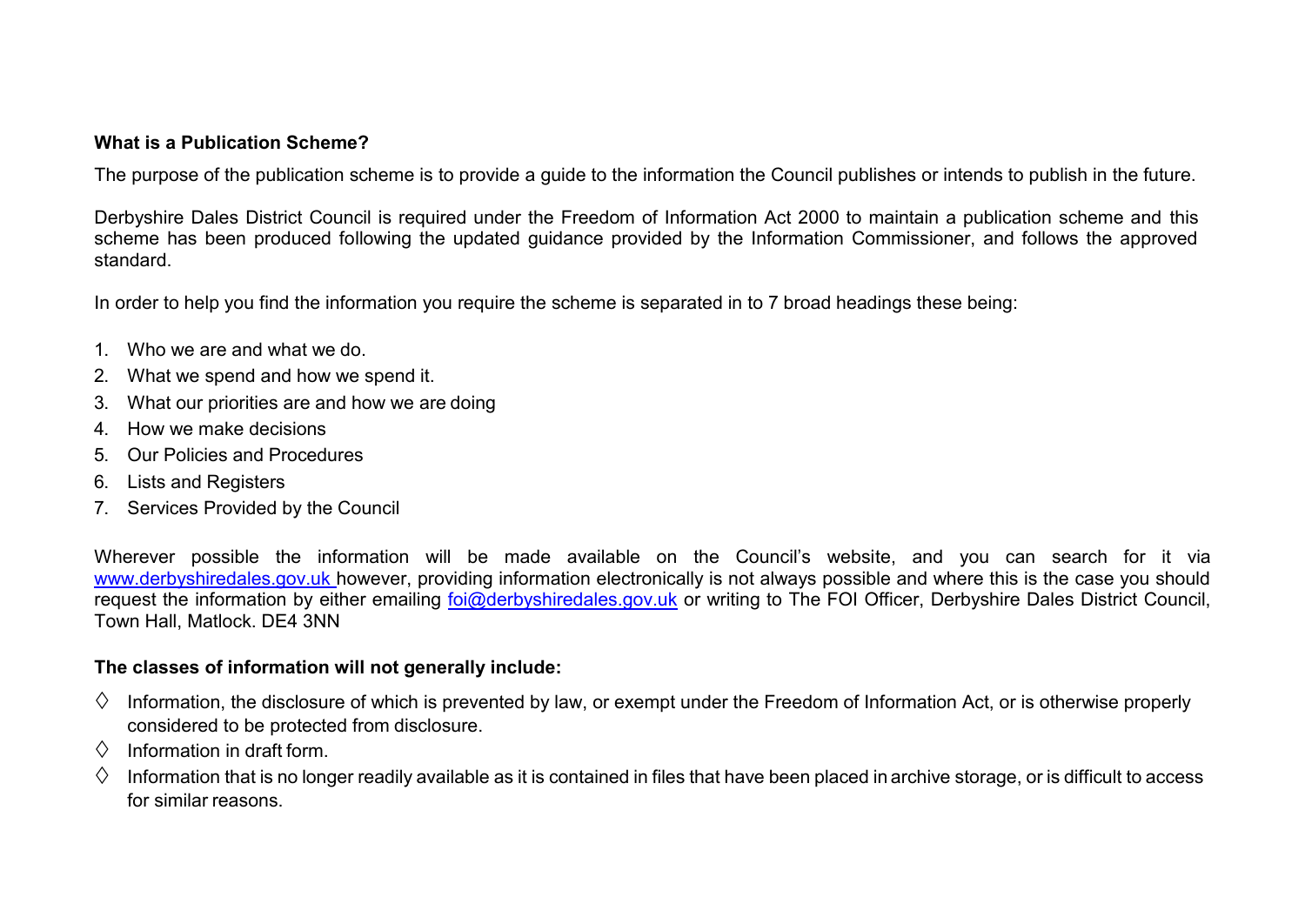## **What information am I entitled to?**

Anyone anywhere can request any information held by the Council whether it is listed in the publication scheme or not. However, some information held by the Council may be exempt as defined by the Freedom of Information Act 2000 or subject to an exception as defined by the Environmental Information Regulations 2004.

Exemptions under the Freedom of Information Act 2000 can be absolute or qualified:-

- An absolute exemption means that the exempt information will not normally be made available to you atall.
- $\Diamond$  A qualified exemption means that the information will be made available to you, unless the public interest in not disclosing it outweighs the public interest in disclosure. This means that the Council will have to consider and decide where the public interest is greater.

#### **Some of the absolute exemptions include information, which:-**

- $\Diamond$  is accessible by other means;
- $\Diamond$  relates to national security:
- $\diamond$  is or relates to court records:
- $\Diamond$  is personal data protected under the Data Protection Act:
- $\diamondsuit$  is subject to legal professional privilege.

Qualified exemptions include information,which:-

- $\Diamond$  relates to investigations and proceedings;
- $\Diamond$  relates to law enforcement:
- is commercially confidential.

In exceptional circumstances, some information may be available only by viewing in person. Where this manner is specified, contact details will be provided. An appointment to view the information will be arranged within a reasonable timescale.

Information will be provided in the language in which it is held or in such other language that is legally required. When an authority is legally required to translate any information, it will do so.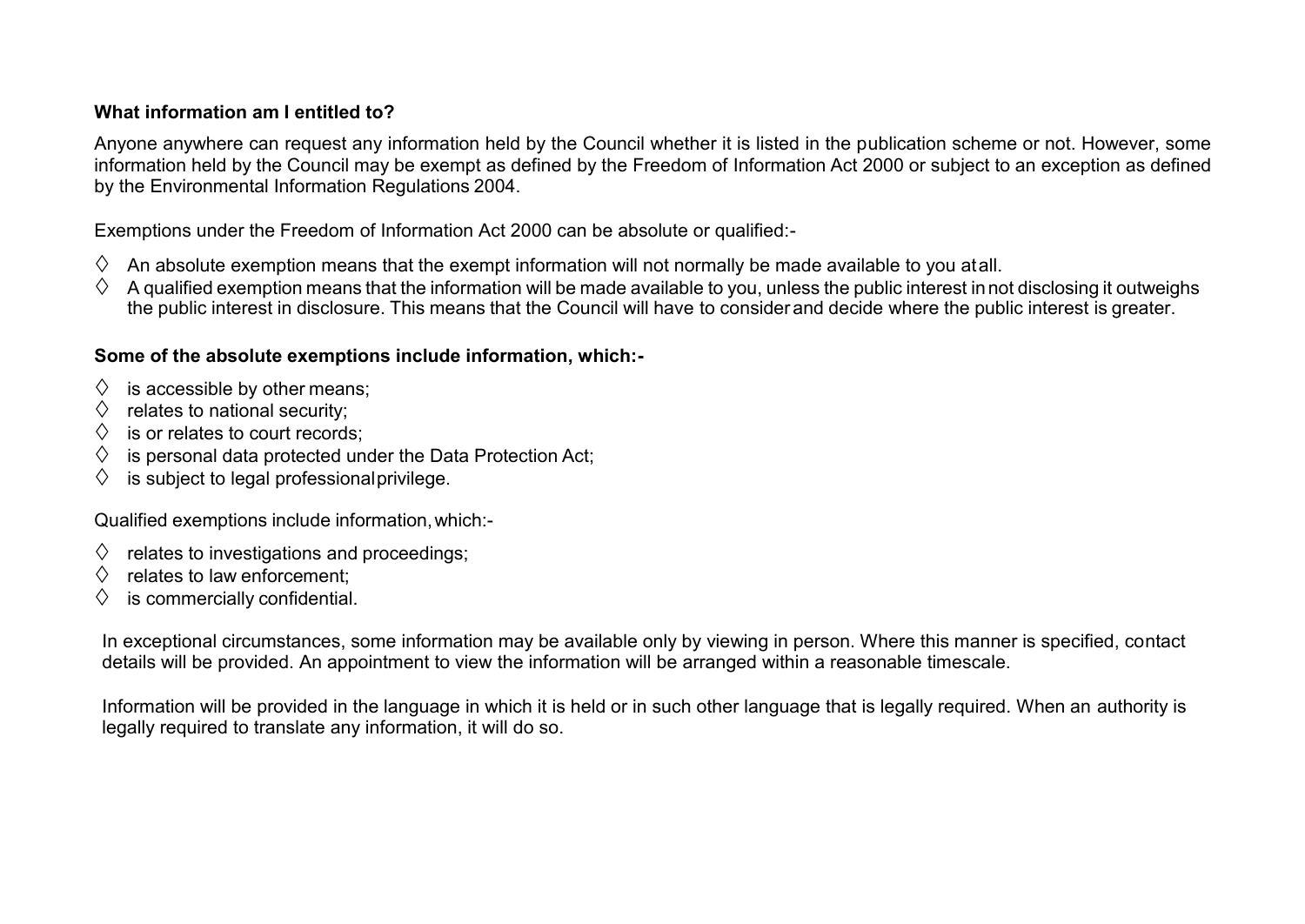#### **Can I use the information supplied to me for any purpose?**

The simple answer to this is **No**. Information which is supplied to you under the legislation is for your personal use only and it may be subject to copyright, either the Council's or a third party's.

Simply because information is published on the Council's website or available under the legislation does not mean the Council or the third party has waived its copyright.

If you do wish to re-use any information you must either email [foi@derbyshiredales.gov.uk](mailto:foi@derbyshiredales.gov.uk) or write to The FOI Officer, Derbyshire Dales District Council, Town Hall, Matlock. DE4 3NN.

#### **How much does it cost?**

Where information is available online it is free for you to download and information that is already provided free of charge, such as leaflets and forms, will be emailed or posted at no cost.

The Council may make charges if the information requested is covered by a statutory fee or is listed in the Council's Schedule of Fees and Charges.

The Council may make charges for photocopying or posting information and you will be written to with the charges explained to you and any fee requested will need to be paid prior to the information being sent.

Should you have any queries about the scheme or wish to make a request please either email [foi@derbyshiredales.gov.uk o](mailto:foi@derbyshiredales.gov.uk)r write to The FOI Officer, Derbyshire Dales District Council, Town Hall, Matlock, Derbyshire, DE4 3NN.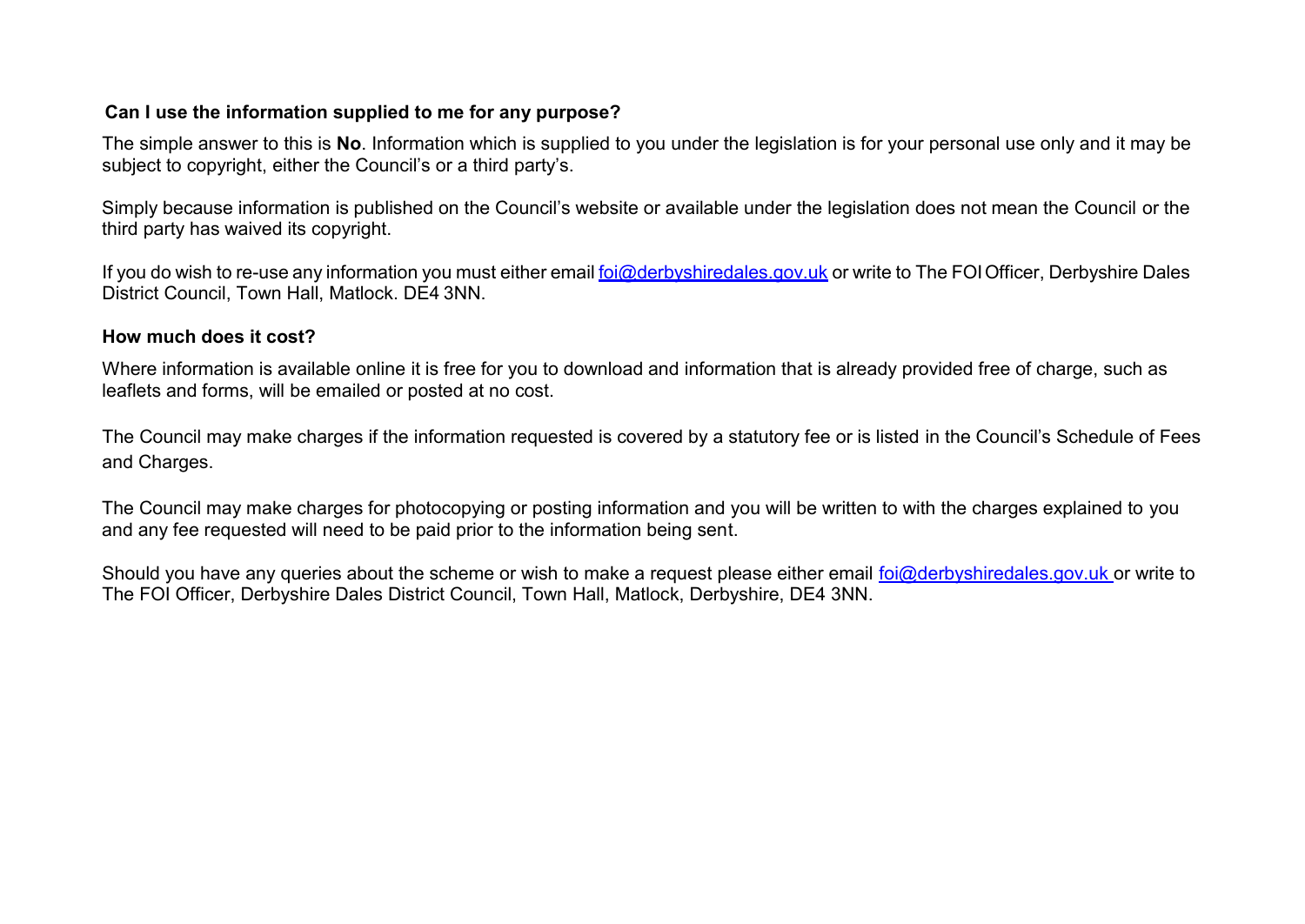# **1.** *CLASS OF INFORMATION* **: WHO WE ARE AND WHAT WE DO**

| <b>Description</b>                                                                                                                                                                                                                                                                                                           | <b>Link to Website</b> |
|------------------------------------------------------------------------------------------------------------------------------------------------------------------------------------------------------------------------------------------------------------------------------------------------------------------------------|------------------------|
| Organisational Structure (Corporate Leadership Team)                                                                                                                                                                                                                                                                         | Here                   |
| Town Hall opening hours, contact email addresses, contact telephone numbers for customer facing<br>Departments.                                                                                                                                                                                                              | Here                   |
| Council Constitution: The Council's constitution consists of a number of documents that, under the Local<br>Government Act 2000, are required to be brought together and made available for public inspection. The<br>articles of the constitution set out the basic principles that underline the way the Council operates. | <b>Here</b>            |
| Council's Democratic Structure (Committees).                                                                                                                                                                                                                                                                                 | <b>Here</b>            |
| Elected Councillors: political make-up, photographs, names, contact information, Wards and Committee<br>membership.                                                                                                                                                                                                          | Here                   |
| Elections                                                                                                                                                                                                                                                                                                                    | <b>Here</b>            |
| Details of contracts currently being tendered and contracts awarded. This information will relate to contracts<br>that are large enough to have gone through formaltendering.                                                                                                                                                | Here                   |
| Financial statements, budgets and variance reports Financial information for both revenue budgets and<br>budgets for capital expenditure to enable you to see where money is being spent.                                                                                                                                    | <b>Here</b>            |
|                                                                                                                                                                                                                                                                                                                              | <b>Here</b>            |
| Capital Programme                                                                                                                                                                                                                                                                                                            | <b>Here</b>            |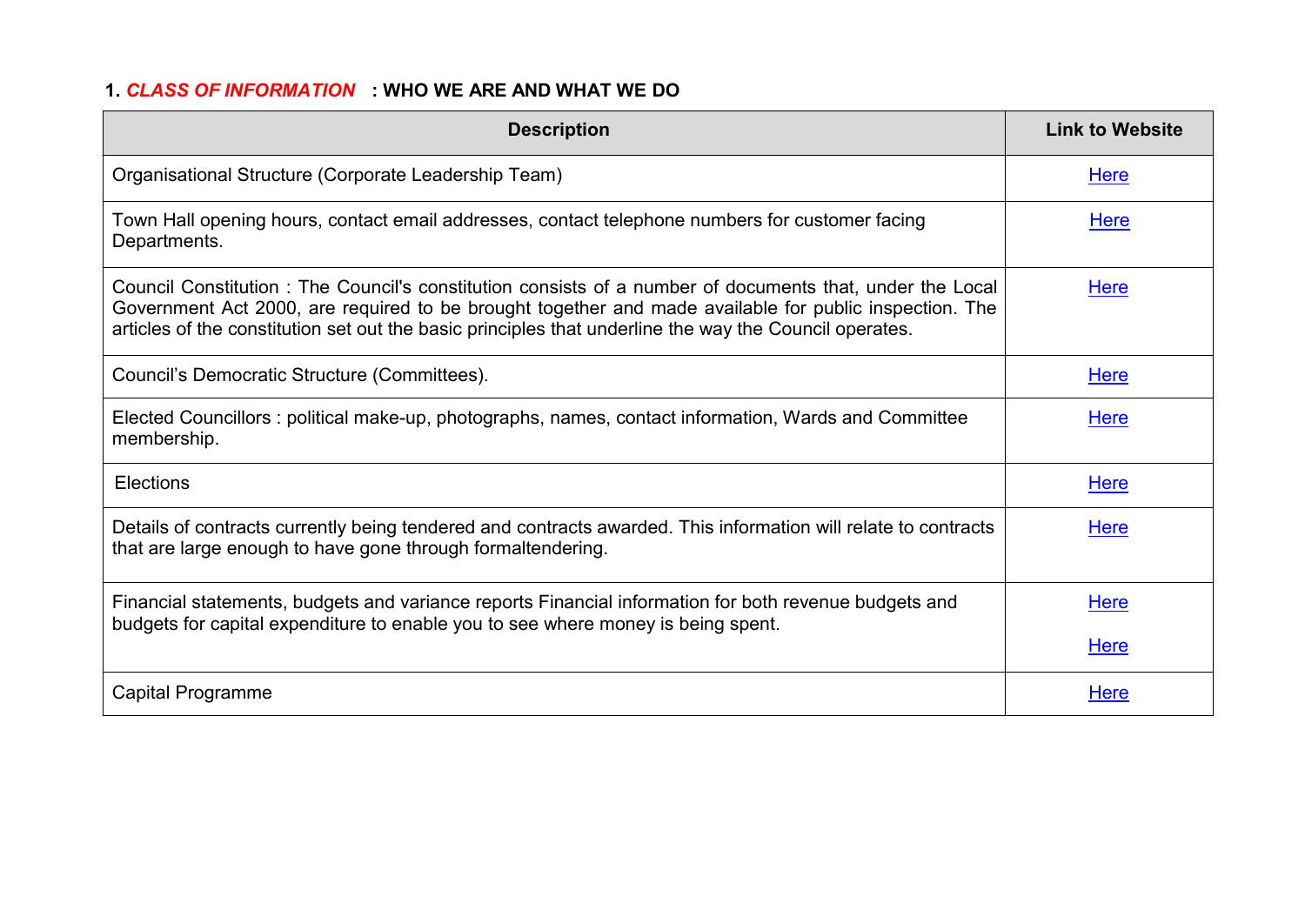## **2.** *CLASS OF INFORMATION* **: WHAT WE SPEND AND HOW WE SPEND IT**

| <b>Description</b>                                                                                                                                                                                                                                                                                                           | <b>Link to Website</b> |
|------------------------------------------------------------------------------------------------------------------------------------------------------------------------------------------------------------------------------------------------------------------------------------------------------------------------------|------------------------|
| Spending Reviews - On request via foi@derbyshiredales.gov.uk)                                                                                                                                                                                                                                                                | No Link                |
| <b>External Auditor's Reports</b>                                                                                                                                                                                                                                                                                            | <u>Here</u>            |
| The Members' allowance scheme and the allowances paid under it to Councillors each year. The total of the<br>allowances and expenses paid to Councillors by reference to categories, for example. travel, subsistence<br>and accommodation. Council guidelines on the level and claiming of expenses can also be found here. | <b>Here</b>            |
| Pay Policy Statement                                                                                                                                                                                                                                                                                                         | <b>Here</b>            |
| Senior Salaries : This indicates levels of pay for all posts rather than individual salaries. Senior salaries are<br>identified to 3 <sup>rd</sup> tier level.                                                                                                                                                               | <b>Here</b>            |
| Doing Business With Us: Details of Council procedures for acquiring goods and services and contracts<br>available for public tender.                                                                                                                                                                                         | <b>Here</b>            |
| <b>Statement of Accounts</b>                                                                                                                                                                                                                                                                                                 | Here                   |
| Internal Financial Regulations (Constitution Part 9)                                                                                                                                                                                                                                                                         | <b>Here</b>            |

# **3.** *CLASS OF INFORMATION* **: WHAT OUR PRIORITIES ARE AND HOW ARE WE DOING?**

| <b>Description</b>                                                                                                                                                                                                          | <b>Link to Website</b> |
|-----------------------------------------------------------------------------------------------------------------------------------------------------------------------------------------------------------------------------|------------------------|
| This section will include strategies and plans, performance indicators, audits, inspections and reviews.<br>Information is available for the current and previous three years, not only for the council as a whole but also | Here                   |
| for departments where available.                                                                                                                                                                                            | <b>Here</b>            |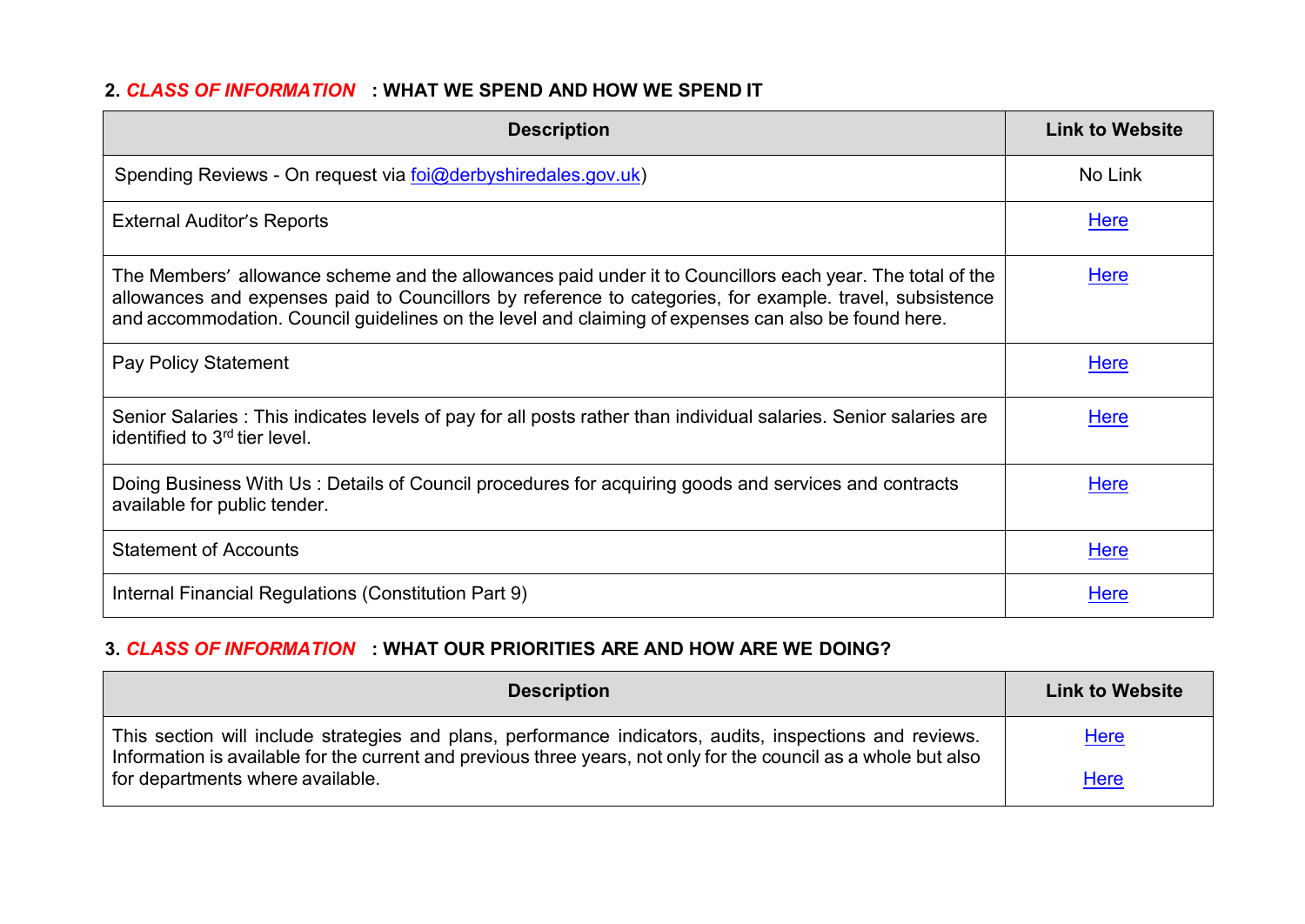# **4.** *CLASS OF INFORMATION* **: HOW WE MAKE DECISIONS**

| <b>Description</b>                                                                                                                                                                                                                                                                                                                                                                                          | <b>Link to Website</b> |
|-------------------------------------------------------------------------------------------------------------------------------------------------------------------------------------------------------------------------------------------------------------------------------------------------------------------------------------------------------------------------------------------------------------|------------------------|
| Timetable of Council Meetings (publicly available under the local authority access to information rules).                                                                                                                                                                                                                                                                                                   | <b>Here</b>            |
| Agendas, officers' reports, background papers and minutes of Council committees, sub committees and<br>standing forum meetings (publicly available under the local authority access to information rules).                                                                                                                                                                                                  | Here                   |
| Public Consultations : Details of concluded consultation exercises including access to the consultation<br>papers or information about where the papers can be obtained. This area includes the results and outcomes<br>of consultation exercises                                                                                                                                                           | <b>Here</b>            |
| Communications and Marketing Strategy - criteria used for decision-making, internal instructions, manuals<br>and guidelines.<br>Where access to internal instructions, manuals and guidelines for dealing with the business of the council<br>would help you understand how our decisions are made, these are included here except for the information<br>we believe might damage the council's operations. | <b>Here</b>            |

# **5.** *CLASS OF INFORMATION* **: POLICIES, PROCEDURES, FEES & CHARGES**

| <b>Description</b>                                                                                                                                                                                                                                                                                                                                          | <b>Link to Website</b> |
|-------------------------------------------------------------------------------------------------------------------------------------------------------------------------------------------------------------------------------------------------------------------------------------------------------------------------------------------------------------|------------------------|
| The District Councils current written protocols, policies and procedures for delivering its services and<br>responsibilities. Some of the information about policies and procedures may be covered by the council's<br>constitution, so if you cannot find what you are looking for here please look there.                                                 | Here                   |
| Constitution: Policies and procedures for conducting council business Codes of practice, memoranda of<br>understanding, procedural standing orders, internal guidance about the division of responsibilities between<br>committees and delegated authority, policies on communications between Councillors and Members of staff<br>and similar information. | <b>Here</b>            |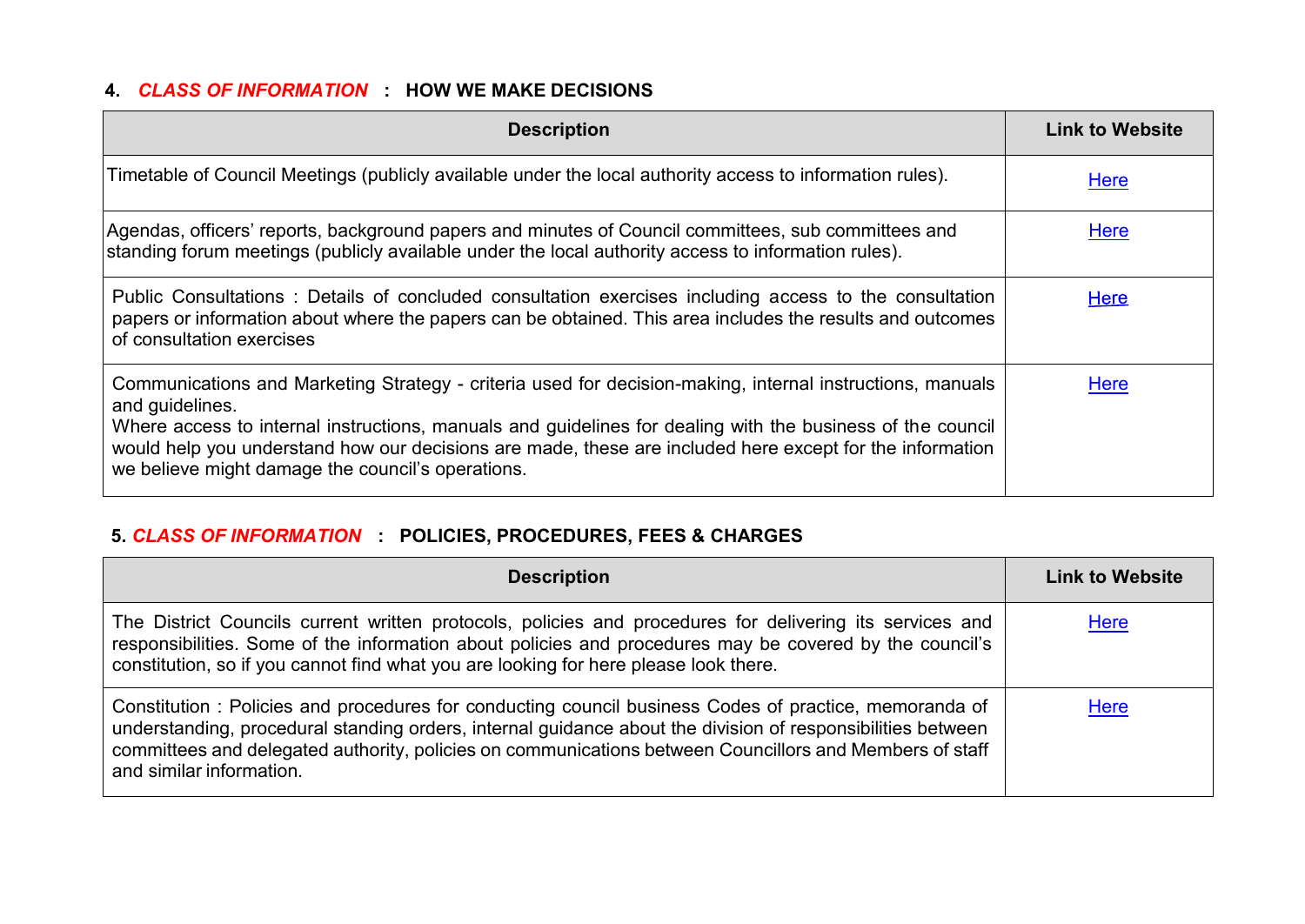# **5.** *CLASS OF INFORMATION* **: POLICIES, PROCEDURES, FEES & CHARGES (***continued***)**

| <b>Description</b>                                                                                                                                                                                                            | <b>Link to Website</b>     |
|-------------------------------------------------------------------------------------------------------------------------------------------------------------------------------------------------------------------------------|----------------------------|
| Recruitment and Employment of Staff: Vacancies are advertised on the recruitment portal which can be<br>accessed via the link.                                                                                                | Here                       |
| <b>Customer Service</b><br>$\Diamond$ Our standards for providing services to the Council's customers, including the complaint procedure.<br>$\diamond$ Compliments and Complaints                                            | <b>Here</b><br><b>Here</b> |
| Data Protection: Records management and personal data policies This includes information security<br>policies, records retention, destruction and archive policies, and data protection (including data sharing)<br>policies. | Here                       |
| <b>Fees and Charges</b>                                                                                                                                                                                                       |                            |
| $\diamond$ Acupuncture                                                                                                                                                                                                        | <b>Here</b>                |
| $\diamond$ Animal Activity Licence                                                                                                                                                                                            | <b>Here</b>                |
| $\diamond$ Births, Deaths & Marriages                                                                                                                                                                                         | <b>Here</b>                |
| $\diamond$ Burial Services                                                                                                                                                                                                    | <b>Here</b>                |
| $\diamond$ Dangerous Animals                                                                                                                                                                                                  | <b>Here</b>                |
| $\diamond$ Electrolysis                                                                                                                                                                                                       | Here                       |
| $\diamond$ Events Strategy                                                                                                                                                                                                    | Here                       |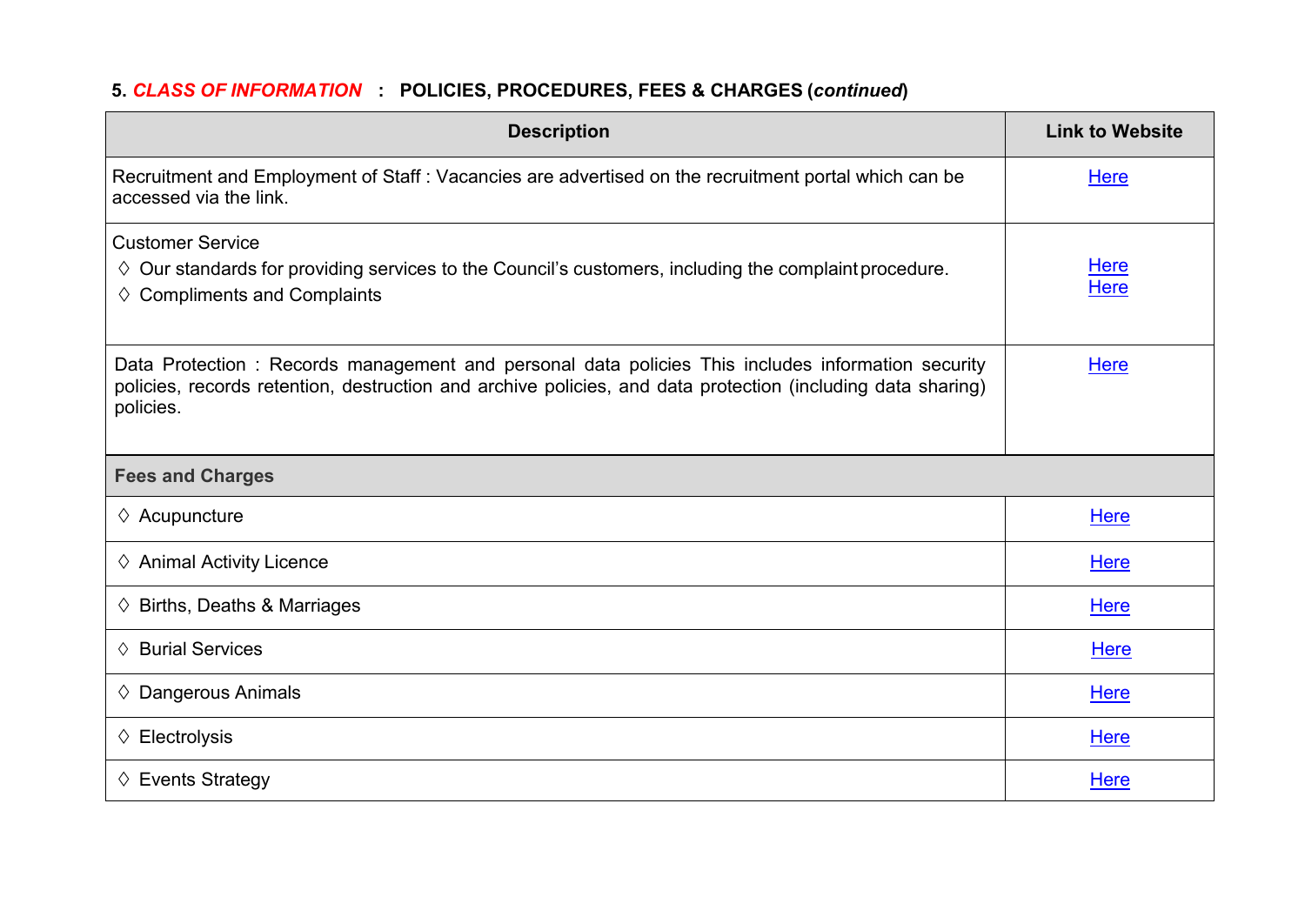# **5.** *CLASS OF INFORMATION* **: POLICIES, PROCEDURES, FEES & CHARGES (***continued***)**

| <b>Description</b>                                                                                 | <b>Link to Website</b> |
|----------------------------------------------------------------------------------------------------|------------------------|
| <b>Fees and Charges (continued)</b>                                                                |                        |
| ♦ Hackney Carriage and Private Hire Licensing                                                      | Here                   |
| $\diamond$ Local Land Charges Search                                                               | Here                   |
| $\diamond$ Permits (regulation of factory premises / petrol filling stations / dry cleaners, etc.) | Here                   |
| $\diamond$ Pest Control Services                                                                   | Here                   |
| $\diamond$ Piercing                                                                                | <b>Here</b>            |
| $\Diamond$ (Request a) Planning Document or Search                                                 | Here                   |
| $\Diamond$ Planning Fees (Planning Portal)                                                         | Here                   |
| $\diamond$ Pre-application Advice ( <i>Planning</i> )                                              | Here                   |
| $\diamond$ Private Water Supplies                                                                  | Here                   |
| $\diamond$ Scrap Metal Dealer                                                                      | <b>Here</b>            |
| ♦ Self & Custom Build Register                                                                     | Here                   |
| $\diamond$ Sex Establishment / Sex Entertainment Venue                                             | <b>Here</b>            |
| $\diamond$ Sports Pitches and Courts                                                               | <b>Here</b>            |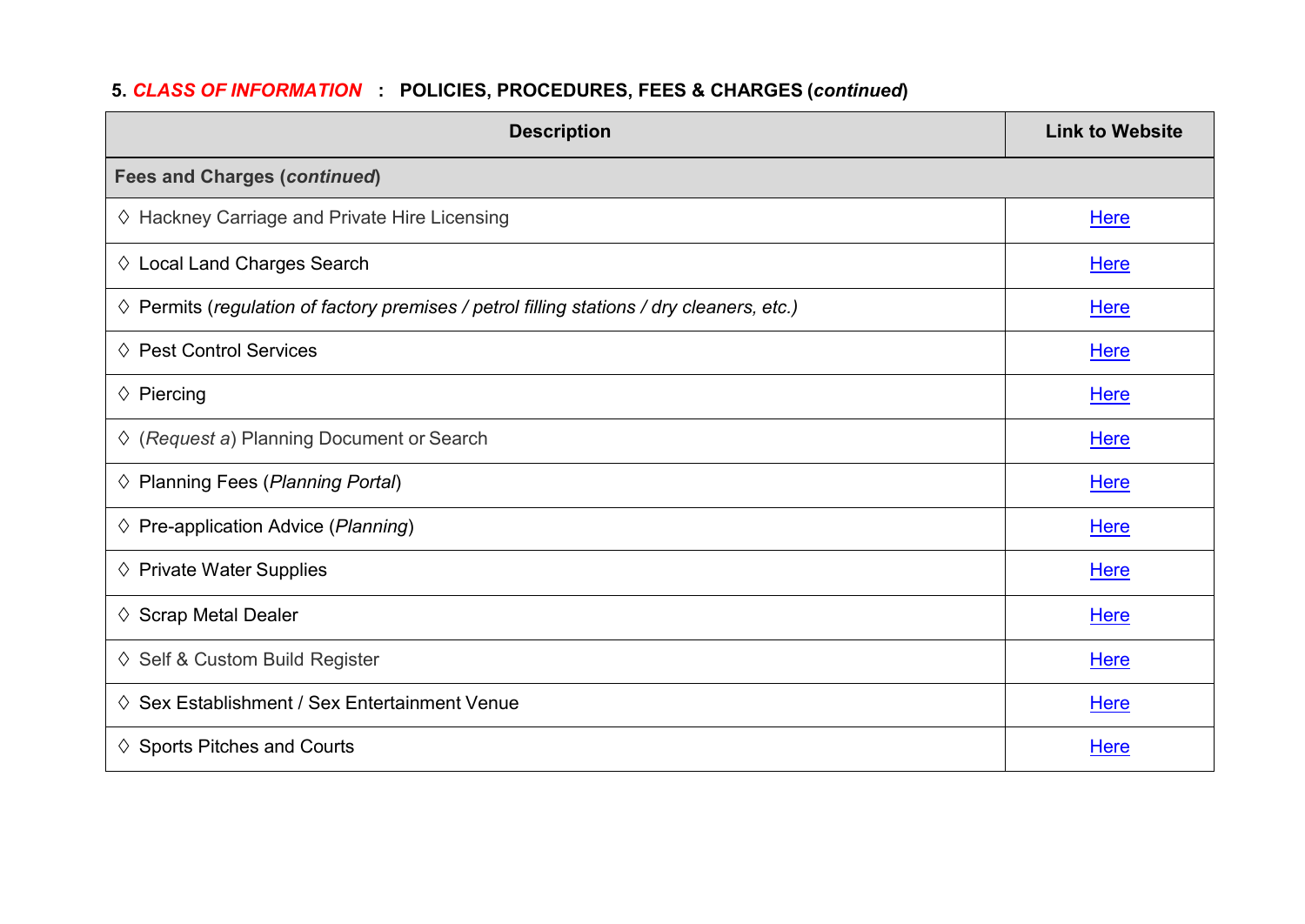# **5.** *CLASS OF INFORMATION* **: POLICIES, PROCEDURES, FEES & CHARGES (***continued***)**

| <b>Description</b>                                                           | <b>Link to Website</b> |
|------------------------------------------------------------------------------|------------------------|
| <b>Fees and Charges (continued)</b>                                          |                        |
| $\diamond$ Stray Dogs                                                        | <b>Here</b>            |
| $\diamond$ Street Naming and Numbering                                       | <b>Here</b>            |
| $\Diamond$ Tattooing                                                         | <b>Here</b>            |
| ♦ Temporary Road Closures                                                    | <b>Here</b>            |
| $\diamond$ Waste & Recycling                                                 |                        |
| Bulky Waste & Electrical Items (removal of)<br>➤                             | <b>Here</b>            |
| <b>Clinical Waste</b><br>≻                                                   | <b>Here</b>            |
| Composting<br>➤                                                              | <b>Here</b>            |
| <b>Garden Sacks</b><br>$\triangleright$                                      | <b>Here</b>            |
| Trade Waste (Business Waste including Green Trade Sacks / Wheeled Bins)<br>➤ | <b>Here</b>            |
| Wheeled Bins (replacement of household)<br>➤                                 | <b>Here</b>            |
| Zoo Licences<br>♦                                                            | <b>Here</b>            |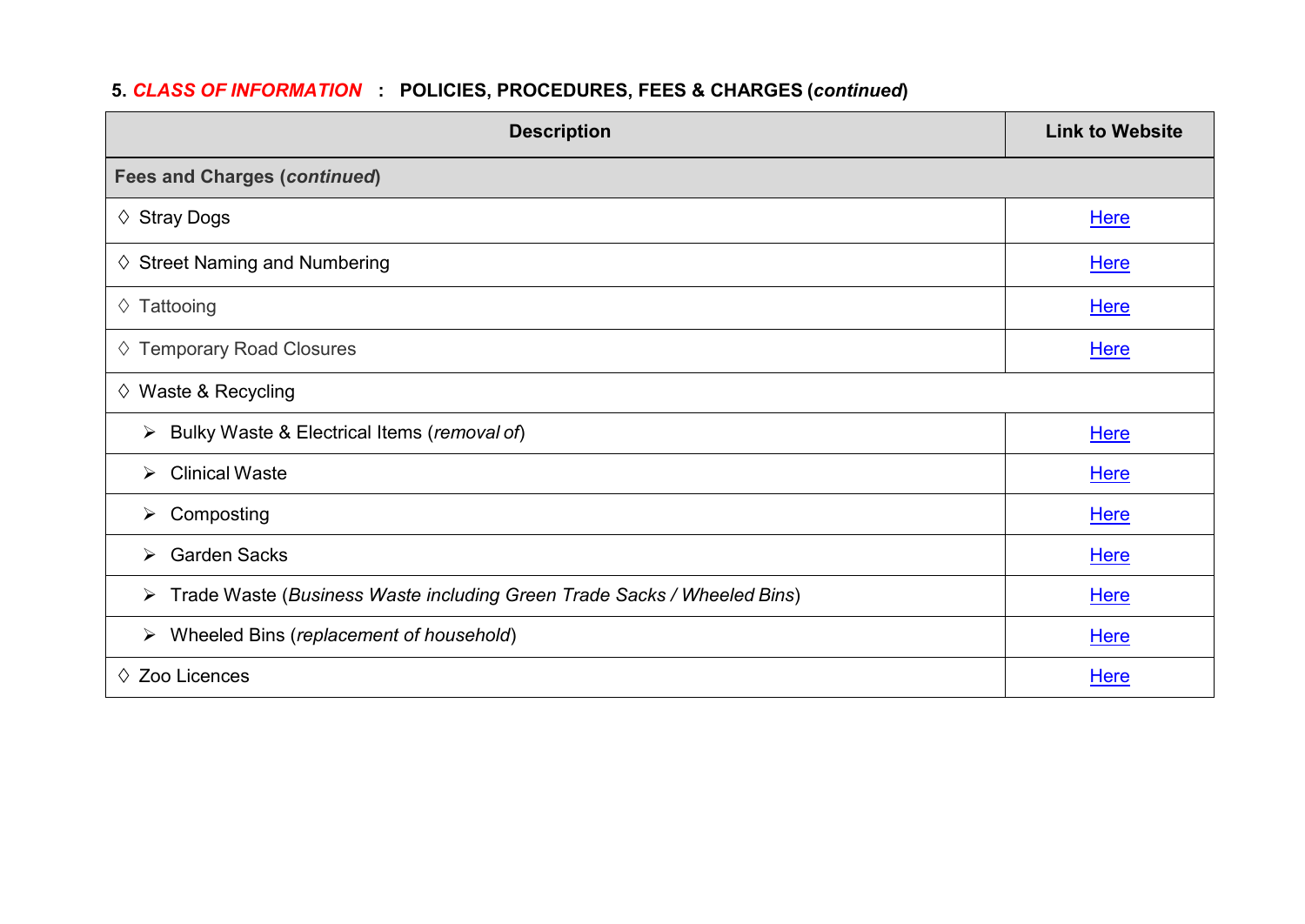# **6.** *CLASS OF INFORMATION* **: LISTS AND REGISTERS**

| <b>Description</b>                                                                                                                                                                                                                                                                                                      | <b>Link to Website</b>                                                                                                       |
|-------------------------------------------------------------------------------------------------------------------------------------------------------------------------------------------------------------------------------------------------------------------------------------------------------------------------|------------------------------------------------------------------------------------------------------------------------------|
| <b>Fees and Charges (continued)</b>                                                                                                                                                                                                                                                                                     |                                                                                                                              |
| Register of Members' financial and other interests                                                                                                                                                                                                                                                                      | Here                                                                                                                         |
| Licensing (Taxi Drivers and Operators) (Personal and Premises)                                                                                                                                                                                                                                                          | Here                                                                                                                         |
| <b>Electoral Register</b>                                                                                                                                                                                                                                                                                               | <b>Here</b>                                                                                                                  |
| List of current planning applications                                                                                                                                                                                                                                                                                   | Here                                                                                                                         |
| Local Land Charges Register - Available to view at the Council's Offices by appointment only by emailing<br>landcharges@derbyshiredales.gov.uk                                                                                                                                                                          | No Link                                                                                                                      |
| Public Registers:-<br>$\diamond$ Food Businesses Register<br>Industrial Processes Register Parts 1; A2 and B<br>Caravan Site Register<br>$\diamond$ Houses in Multiple Occupation Register<br><b>Stray Dogs Register</b><br>$\diamond$ Alcohol, Entertainment and Late Night Refreshment<br>Personal Licences from 2005 | <b>Here</b><br>Paper copies of the<br>Registers can be<br>viewed by<br>arrangement by<br>telephoning<br>the Business Support |
| Temporary Events Notices from 01/01/19 to 31/07/19<br>$\diamond$ Premises Licence and Club Premises Certificate Register Up to 2014<br>Temporary Event Notices Given during Period 2017 - 2019<br>$\diamond$ Scrap Metal Dealer Register<br>$\diamond$ Taxi Driver, Vehicle and Operator Public Register Information    | Team (Environmental<br>Health) <b>雷 01629</b><br>761212                                                                      |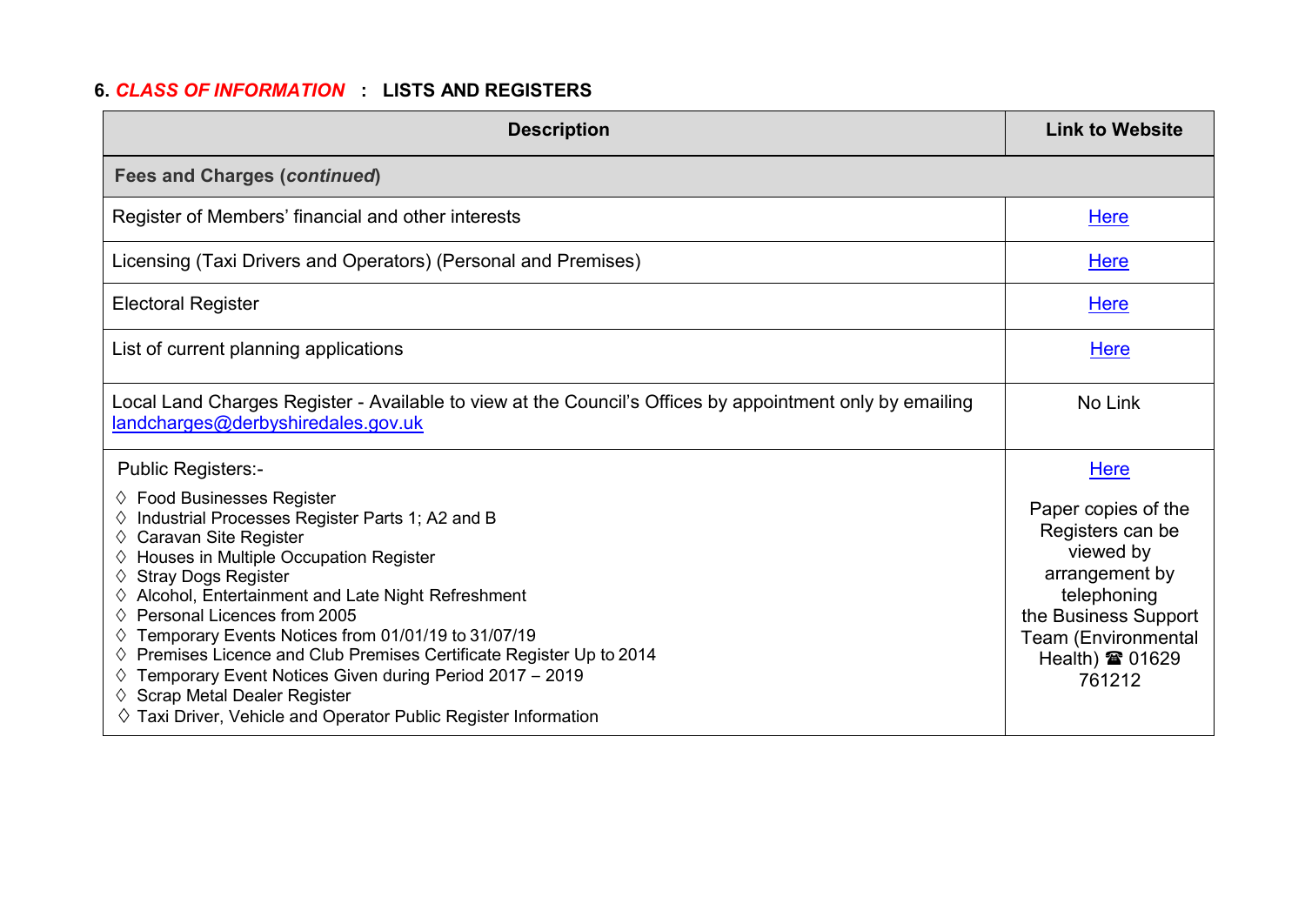# **6.** *CLASS OF INFORMATION* **: LISTS AND REGISTERS (***continued***)**

| <b>Description</b>                                                                                                                                                                                                                                                                                                                                                                                                                                                                                                                                                                                                                        | <b>Link to Website</b> |
|-------------------------------------------------------------------------------------------------------------------------------------------------------------------------------------------------------------------------------------------------------------------------------------------------------------------------------------------------------------------------------------------------------------------------------------------------------------------------------------------------------------------------------------------------------------------------------------------------------------------------------------------|------------------------|
| Links to the Guidance Notes in respect of each activity shown below can be found by clicking on the link<br>shown opposite and scrolling down the page:-<br><b>Procedural Guidance for Licensing Authorities</b><br>♦<br><b>Guidance for Dog Breeding</b><br>♦<br>Guidance for Hiring out Horses<br>♦<br>Guidance for Selling Animals as Pets<br>♦<br>Guidance for Licensing Boarding of Cats<br>♦<br>Guidance for Home Boarding of Dogs<br>♦<br>Guidance for Dog Day Care<br>♦<br>Guidance for Dog Boarding (Kennels)<br>♦<br>Guidance for Keeping Animals for Exhibition<br>♦<br>Guidance for Dog Boarding Franchises October 2018<br>♦ | <u>Here</u>            |
| Public Registers: Animal Welfare:-<br>$\diamond$ Register of Premises Licenced for the Breeding of Dogs<br>$\diamond$ Register of Premises Licenced to Sell Pets<br>$\diamond$ Register of Premises Licenced to Board Animals<br>$\diamond$ Register of Premises Licenced to Hire out Horses                                                                                                                                                                                                                                                                                                                                              | <b>Here</b>            |
| Register held under the Dangerous Wild Animals Act                                                                                                                                                                                                                                                                                                                                                                                                                                                                                                                                                                                        | <b>Here</b>            |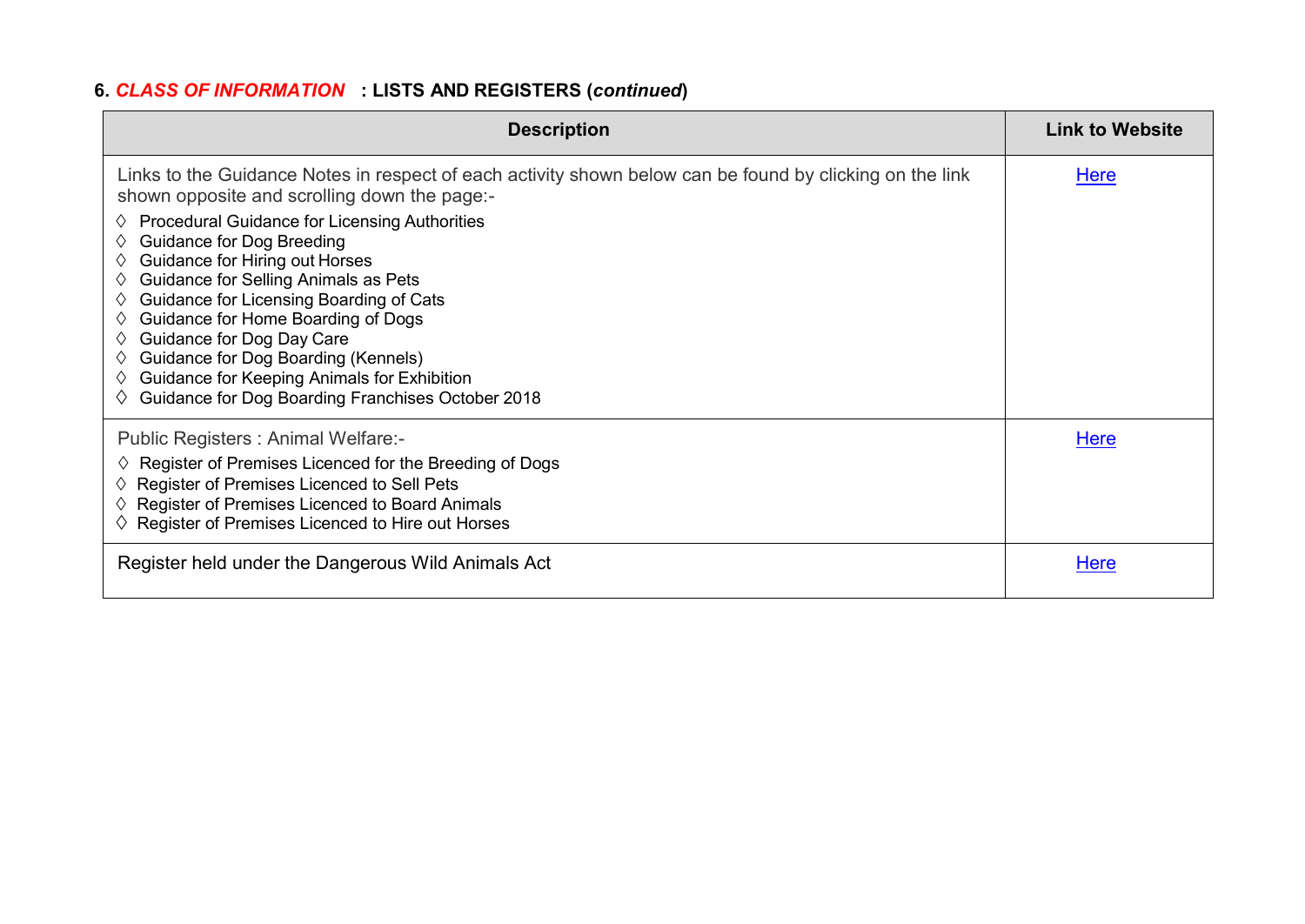## **7.** *CLASS OF INFORMATION* **: SERVICES PROVIDED BY THE COUNCIL**

The following is a list of some of services that the Council is responsible for, together with links to the relevant service pages on the website. If the service you are looking for is not listed then please search the District Council's website [www.derbyshiredales.gov.uk](http://www.derbyshiredales.gov.uk/)

| <b>Description</b>                                                                                                                                                                                                                                                                                                                                                                                                                                                                                                                                                                                                                 | <b>Link to Website</b> |
|------------------------------------------------------------------------------------------------------------------------------------------------------------------------------------------------------------------------------------------------------------------------------------------------------------------------------------------------------------------------------------------------------------------------------------------------------------------------------------------------------------------------------------------------------------------------------------------------------------------------------------|------------------------|
| <b>Building Control</b>                                                                                                                                                                                                                                                                                                                                                                                                                                                                                                                                                                                                            | Here                   |
| <b>Business Advice</b>                                                                                                                                                                                                                                                                                                                                                                                                                                                                                                                                                                                                             | <b>Here</b>            |
| <b>Community Safety (Crime Prevention)</b>                                                                                                                                                                                                                                                                                                                                                                                                                                                                                                                                                                                         | Here                   |
| <b>Council Tax</b>                                                                                                                                                                                                                                                                                                                                                                                                                                                                                                                                                                                                                 | <b>Here</b>            |
| Elections: The offices of the Returning Officer and of the Electoral Registration Officer are separate to the<br>functions of the Council. Information held by the District Council on behalf of these two offices is not currently<br>covered by the Freedom of Information Act. However, much of the information about elections is also held by<br>the Council and, where we are allowed to by law, we will make this information available through the<br>publication scheme, for example, forthcoming elections; election results; review of polling stations; voting<br>procedures and information on becoming a Councillor. | Here                   |
| <b>Food Safety</b>                                                                                                                                                                                                                                                                                                                                                                                                                                                                                                                                                                                                                 | <b>Here</b>            |
| Housing                                                                                                                                                                                                                                                                                                                                                                                                                                                                                                                                                                                                                            | Here                   |
| Housing and Council Tax Benefits                                                                                                                                                                                                                                                                                                                                                                                                                                                                                                                                                                                                   | <b>Here</b>            |
| Leisure Services                                                                                                                                                                                                                                                                                                                                                                                                                                                                                                                                                                                                                   | <b>Here</b>            |
| Licensing                                                                                                                                                                                                                                                                                                                                                                                                                                                                                                                                                                                                                          | <b>Here</b>            |
| <b>Planning (Development Management)</b>                                                                                                                                                                                                                                                                                                                                                                                                                                                                                                                                                                                           | <b>Here</b>            |
| <b>Refuse and Recycling</b>                                                                                                                                                                                                                                                                                                                                                                                                                                                                                                                                                                                                        | Here                   |